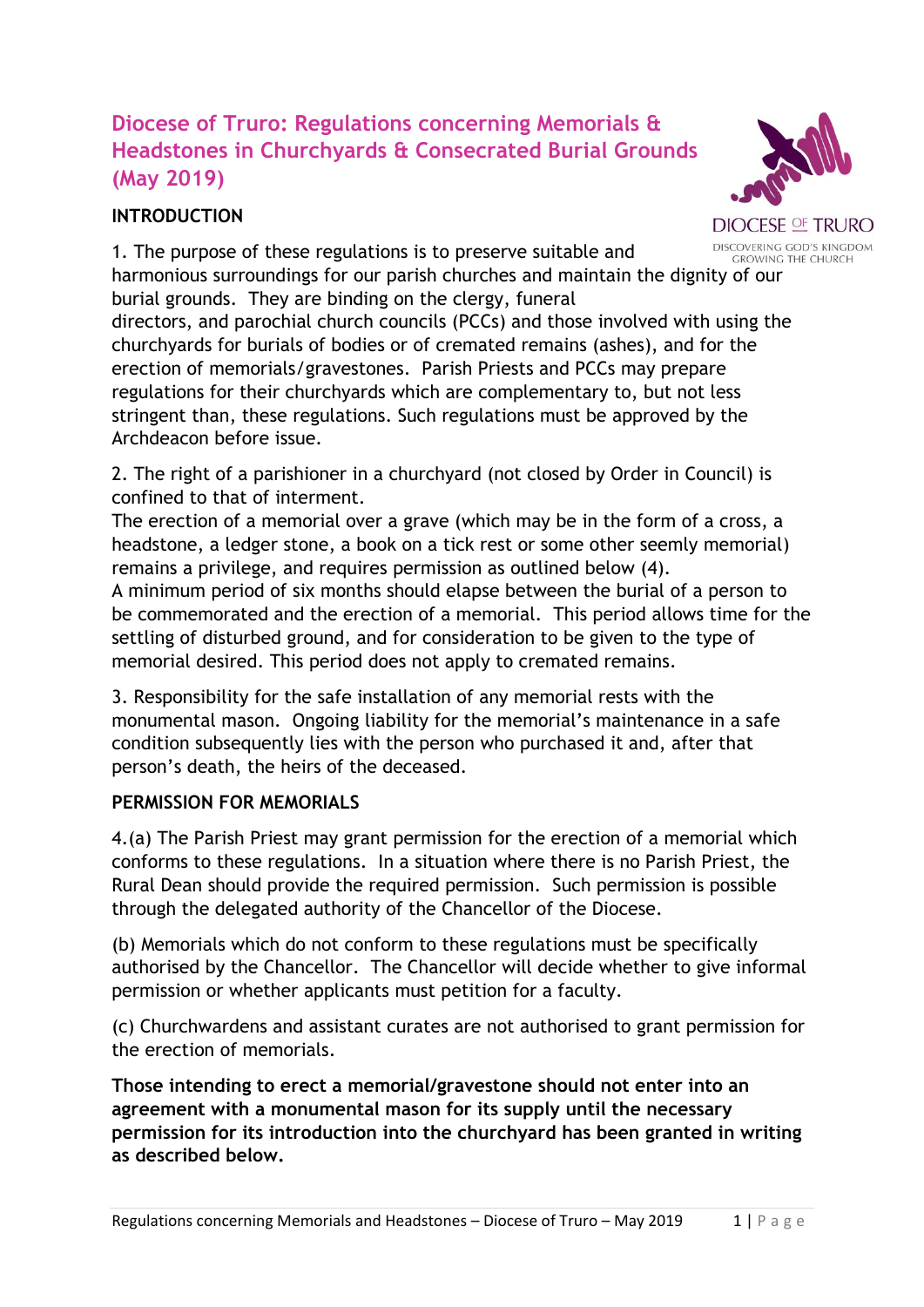5. Procedure for seeking permission:-

(a) An application must be submitted on the prescribed form (Form 1) to the Parish Priest (or Rural Dean). Full details as requested must be supplied by the applicants and the monumental mason. Forms that do not contain full details may be returned, causing delay.

(b) If the memorial does not meet the regulations below, the Parish Priest is unable to authorise its erection.

In such circumstances, directions must be sought from the Chancellor, who will indicate whether or not a faculty is required. Advice regarding this process may be obtained from the Diocesan Registry (truroregistry@vwv.co.uk).

6. A Parish Priest is not bound by decisions made in contravention of these regulations by previous clergy. The existence of memorials/gravestones inappropriately authorised in the past are not grounds for further introductions of such memorials/gravestones.

## **MEMORIAL REGULATIONS**

7. Regulation dimensions Memorials may be of any dimensions within the given maximum and minimum.

(a) Headstones; Height: between 1200mm (4'0") and 750mm (2'6") [measured from the surface of the ground] Width: between 900mm (3'0") and 500mm (1'8") Thickness: between 150mm (6") and 75mm (3") [except in the case of slate memorials which may be no less than 38mm  $(1\frac{1}{2})$ ].

(b) Headstones for infant burials: Height: not less than 600mm (2'0") Width: not less than 375mm (1'3") Thickness: not less than 50mm (2")

(c) Cross and base memorials: Height (from the surface of the ground): between 1.5 metre (5'0") & 900mm (3'0") Width: between 900mm (3'0") and 600mm (2'0") Thickness: between 380mm (1'3") and 150mm (6")

(d) Horizontal ledger stones: Length: between 2100mm (7'0") and 120cm (4'0") Width: between 900mm (3'0") and 600mm (2'0") Ledger stones to be laid flush with the ground, unless the Parish Priest and PCC, in their absolute discretion, agree otherwise.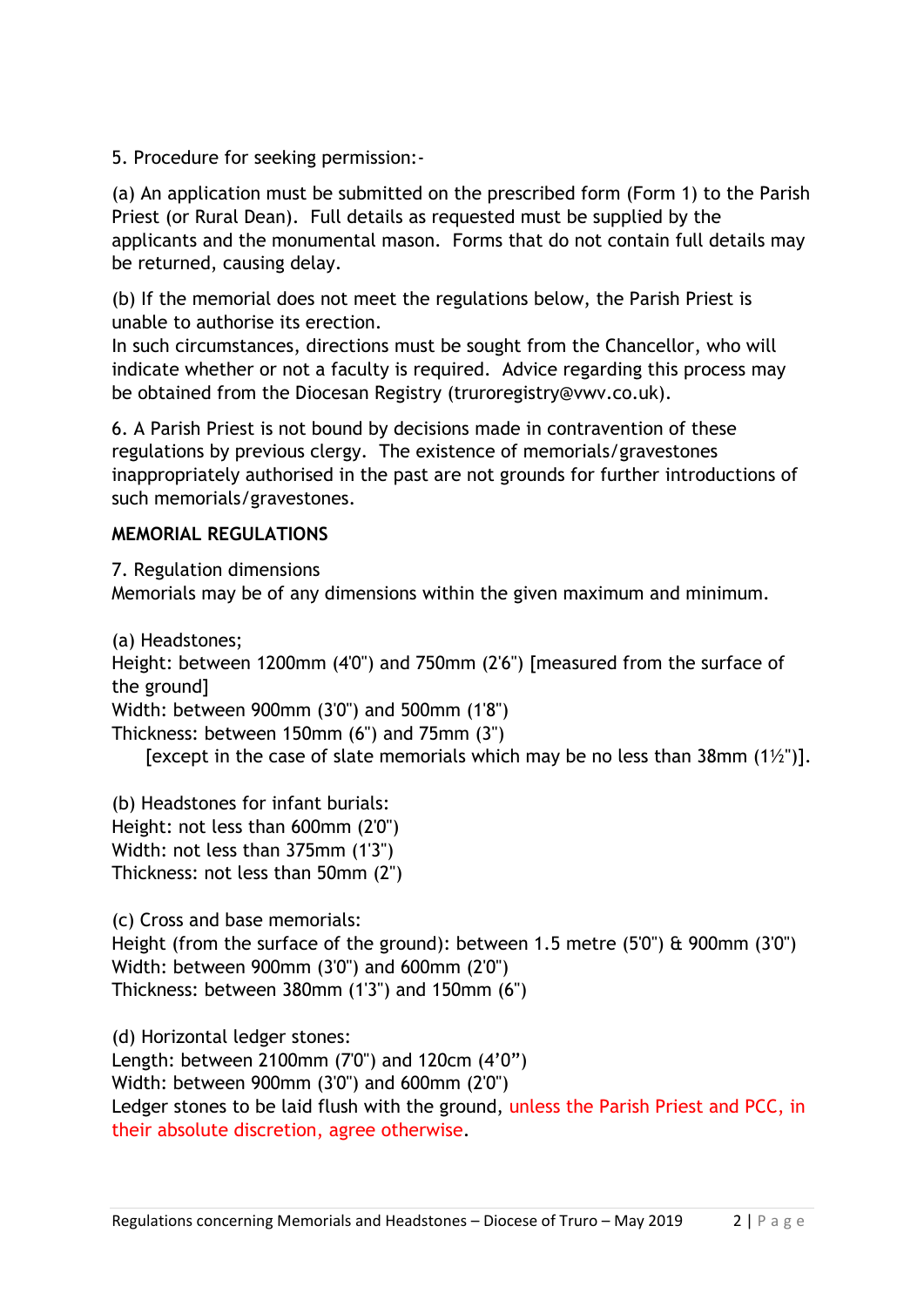(e) Memorial plaques:

Plaques set above interred cremated remains shall be laid flush with the ground, unless the Parish Priest and PCC, in their absolute discretion, agree otherwise, and measure not more than 450mm (18 inches) by 400mm (16 inches).

The PCC of the church may have set aside a special area for the interment of cremated remains, and any rules laid down by the PCC must also be observed.

(f) Base and Foundation Slab Headstones may be of three types:

(1) So shaped that they can be inserted directly into the ground at sufficient depth to ensure stability;

(2) On an integral base not more than 900mm (3'0") wide, nor projecting more than 100mm (4") in any direction, nor more than 225mm (9") high

(3) On a vase base not more than 900mm (3'0") wide, nor projecting more than 100mm (4") on either side, nor projecting more than 180mm (7") in front of the headstone, no more than 100mm (4") high. The base must be no more than 375mm (1'3") overall, front to back. It should be noted that since the base may not be more than 900mm (3'0") wide, the use of a headstone more than 700mm (2'4") wide will reduce the extent to which the base may project on either side.

8. Regulation materials.

Memorials must be of approved natural stone or of hardwood.

The following stone is approved in the Diocese. Please contact the DAC secretary for advice if necessary:

(a) Granite:

Preferred: Silver grey, quarried in Cornwall and Devon.

Permitted: Silver grey from other sources including Tarn (France), Karin (Finland), Marlow (Portugal).

(b) Slate: Cornish, Welsh Blue and Grey, Lakeland Green and Grey.

(c) **No other materials are permitted**. In particular blue, red, black and dark grey granites, white marble, synthetic stone and plastic are not permitted.

9. Designs and statues.

Individuality and excellence of design of memorials is encouraged.

A design carved into the face of the stone or hardwood is permissible, provided that it is of high quality, relevant and reverent. **The design may be uncoloured or may be tinted in black, white, silver or gold leaf.** Any other proposals are subject to permission by the Chancellor.

A cross should be individually designed if a permanent memorial in this form is desired. A book or Bible design is acceptable but should be mounted upon a tickrest or a second base, and the overall height may be of less than 750mm (2'6").

Headstones of rectangular shape or with curved tops are permitted. Memorials of other shapes, as well as sculpture and statuary, may only be authorised by the Chancellor.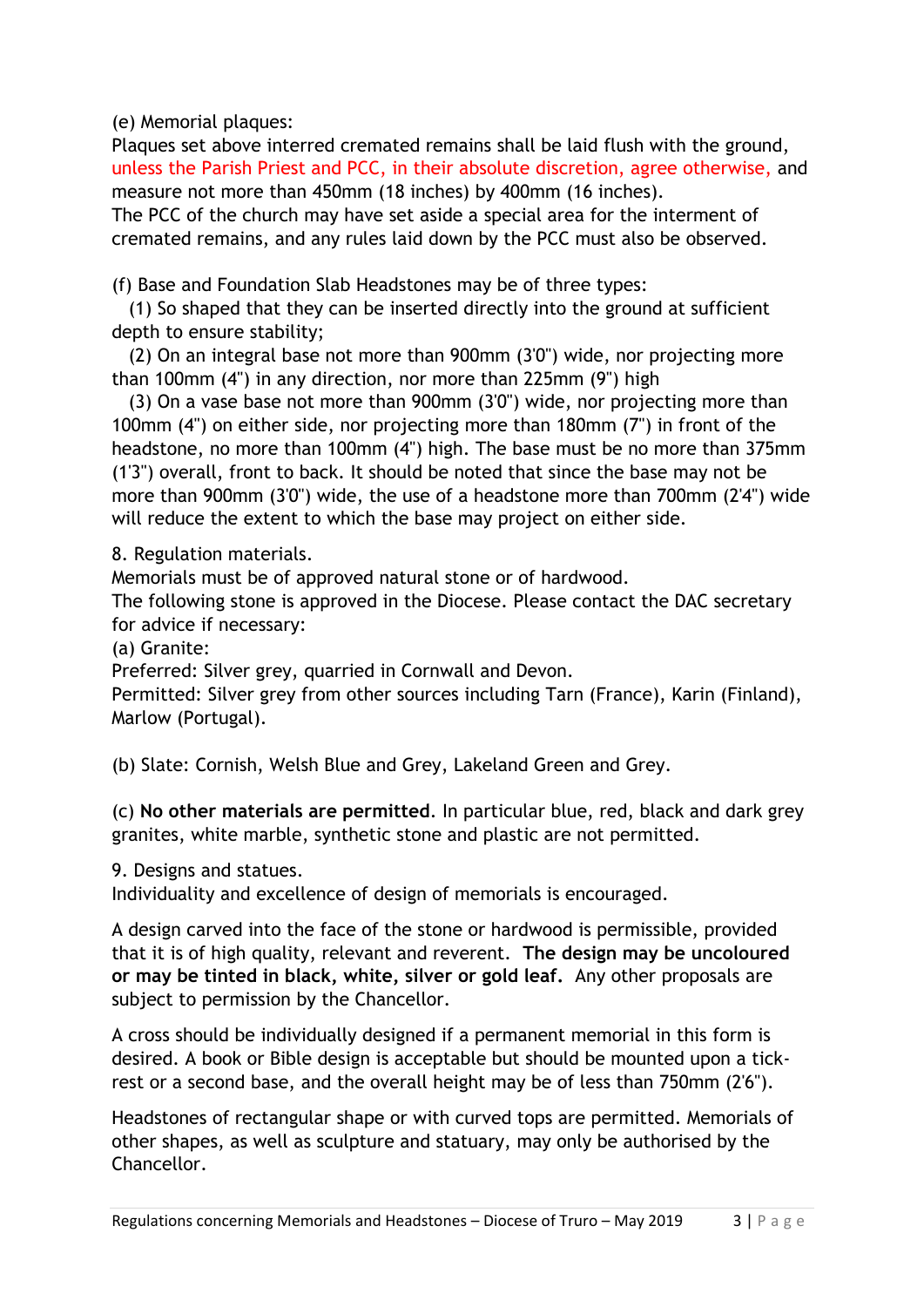Photographs or porcelain or other portraits or pictures are not permitted.

Military, heraldic or other insignia or emblems are permitted only if written permission has been given by the military unit or other proprietor of the device.

Kerbs, railings, chains, chippings or glass shades are not permitted.

10. Trademarks.

No advertisement or trademark may be inscribed on the face of a gravestone. The mason's name may, however be inscribed at the side or on the reverse in unleaded letters, no larger than 13mm  $(\frac{1}{2})$  in height.

11. Quick Response Codes (QRC)

No QR codes may be placed upon any memorial without permission being granted by the Chancellor.

12. Regulation Finishes Preferred:

a smooth finish (no more polished than a non-reflective or honed finish).

Permissible:

(a) a rough finish

(b) the inscribed face may be polished to a reflective finish (but not any other part of the stone).

13. Inscriptions

(a) Dedications should be simple, reverent and consistent with the Christian faith. The purpose of the epitaph is to identify the resting place of the person's mortal remains, to honour the dead, to comfort the living and to inform posterity. The engraving should harmonise with the selected material.

Inscriptions must be incised in the surface or carved in relief, and may be painted in black, white, silver or gold leaf.

Lead lettering may be used. Plastic or other inlaid lettering is not permitted.

(b) Additions may be made to an inscription at a later date following a subsequent interment in the same grave or for another suitable reason. However, any such addition must be separately approved by the Parish Priest, and the lettering, layout and wording must be consistent with the original inscription. Applications should be made to the Parish Priest using Form 1 (see below)

(c) Additions to an inscription may also refer to a relative of the person or persons interred, whose remains are not interred in the same grave. Applications made to the Parish Priest require that all known family members of the deceased are consulted and that none raise objection (Form 1a).

(d) A plaque to be placed on the grave may be allowed instead of, or in addition to, an addition to an inscription under (b or c) above, on the same conditions as an addition to an inscription. The plaque shall comply with regulation 7(e).